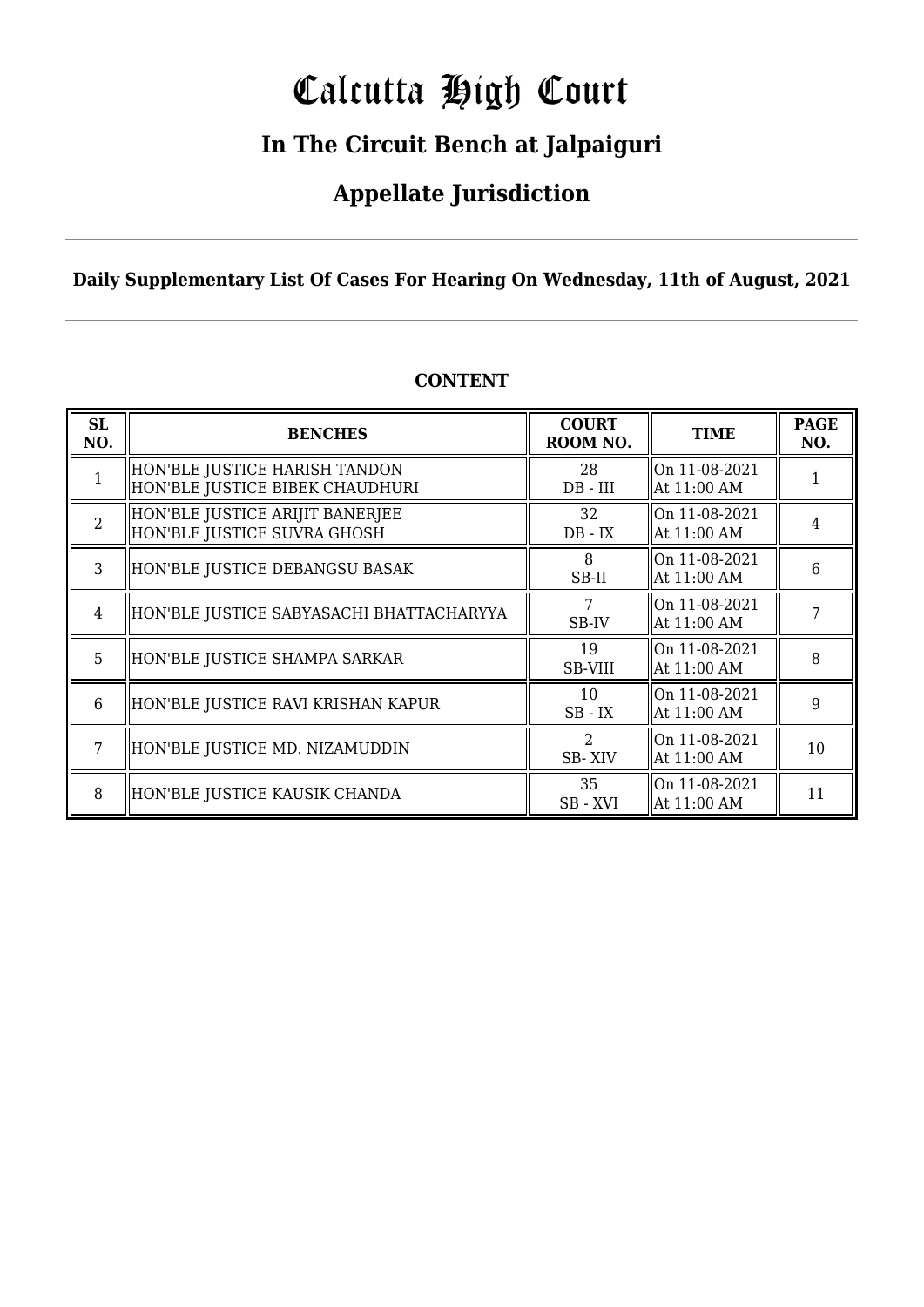

**DAILY CAUSELIST For Wednesday The 11th August 2021**

**COURT NO. 28**

**DIVISION BENCH (DB - III)**

**AT 11:00 AM**

**HON'BLE JUSTICE HARISH TANDON HON'BLE JUSTICE BIBEK CHAUDHURI (VIA VIDEO CONFERENCE)**

**FROM PRINCIPAL BENCH**

#### **TO BE MENTIONED**

| 1              | CRM/696/2021<br>(CORRECTION)           | NARAYAN MANDAL<br>VS<br>THE STATE OF WEST<br>BENGAL                                                                                   | SUBHASISH MISRA                 |
|----------------|----------------------------------------|---------------------------------------------------------------------------------------------------------------------------------------|---------------------------------|
| $\mathfrak{D}$ | CRM/700/2021<br>(CORRECTION)           | <b>GOVINDA SARKAR</b> @<br><b>GOVINDA KIRTANIA AND</b><br>ORS<br><b>VS</b><br>THE STATE OF WEST<br>BENGAL                             | JAYDEEP KANTA<br><b>BHOWMIK</b> |
| 3              | CRM/716/2021<br>(CORRECTION)           | RAJ KUMAR SHA AND ANR<br>VS<br>THE STATE OF WEST<br><b>BENGAL</b>                                                                     | <b>SANTANU MAJI</b>             |
|                |                                        | <b>FOR ORDERS</b>                                                                                                                     |                                 |
| 4              | $[[]]$ [17.08.2021]<br>In CRM/497/2021 | IA NO. CRAN/1/2021 RAMESH MANJU BISHNOI@<br>RAMESH MANJU BISHNOY@<br>RAMESH KUMAR BISHNOI<br>Vs<br>THE STATE OF WEST<br><b>BENGAL</b> | PRITAM ROY<br>PRITAM ROY        |
|                |                                        | <b>APPLICATION FOR BAIL</b>                                                                                                           |                                 |
| 5              | CRM/757/2021                           | <b>BAPI BARMAN</b><br><b>VS</b><br>THE STATE OF WEST                                                                                  | JAYDEEP KANTA<br><b>BHOWMIK</b> |

BENGAL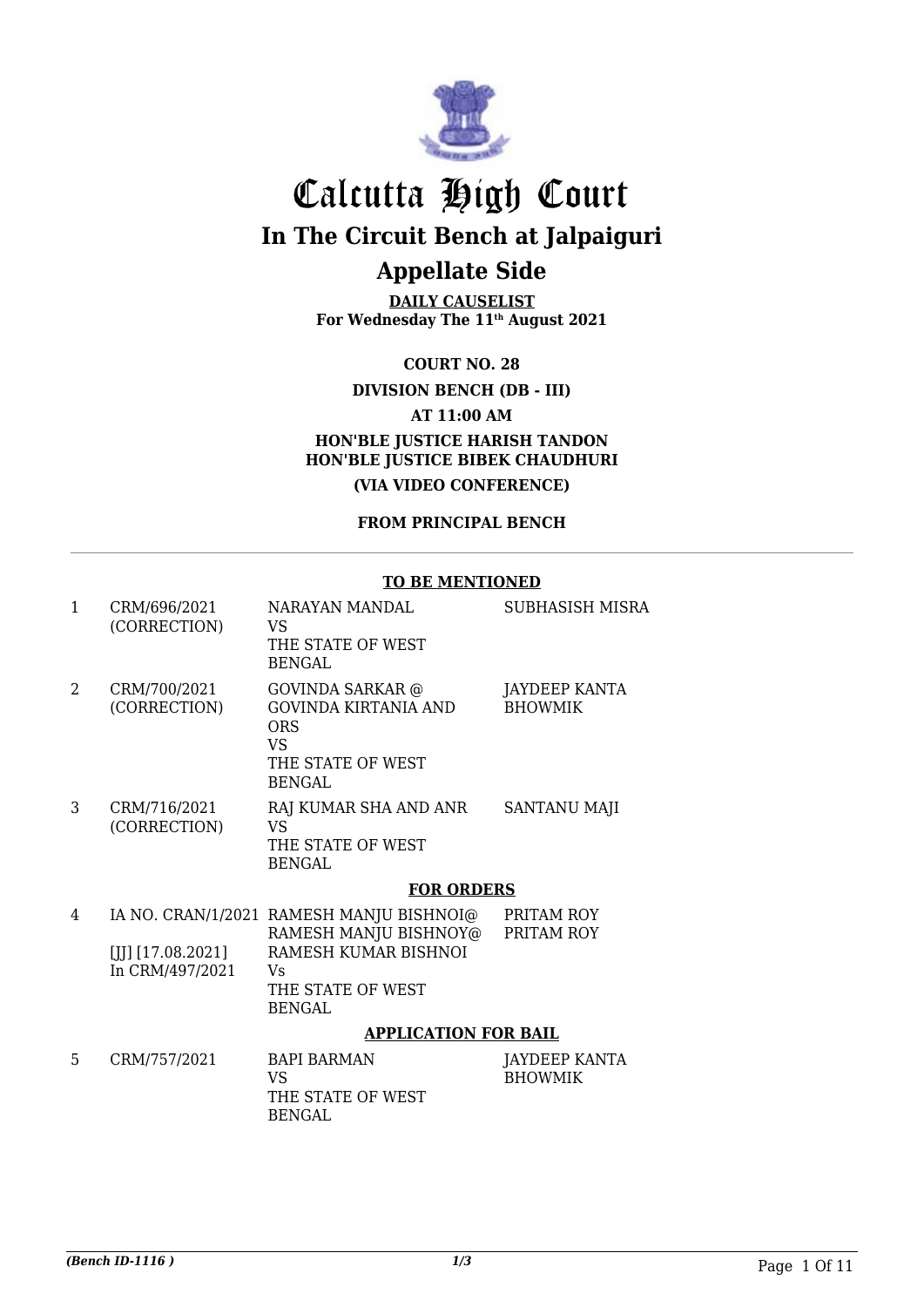| 6  | CRM/763/2021 | MOJAMMEL MIAH @ MOJA<br><b>VS</b><br>THE STATE OF WEST<br><b>BENGAL</b>                               | <b>HILLOL SAHA</b><br><b>PODDER</b>       |
|----|--------------|-------------------------------------------------------------------------------------------------------|-------------------------------------------|
| 7  | CRM/765/2021 | <b>BIPLAB PRAMANIK</b><br><b>VS</b><br>THE STATE OF WEST<br><b>BENGAL</b>                             | <b>JEENIA RUDRA</b>                       |
| 8  | CRM/768/2021 | DEEPAN ORAON<br><b>VS</b><br>THE STATE OF WEST<br><b>BENGAL</b>                                       | DEBAJIT KUNDU                             |
| 9  | CRM/786/2021 | TAPASH SARKAR @ HODOL ANIRBAN BANERJEE<br><b>VS</b><br>THE STATE OF WEST<br><b>BENGAL</b>             |                                           |
| 10 | CRM/809/2021 | <b>GOPAL NAMA DAS</b><br><b>VS</b><br>THE STATE OF WEST<br><b>BENGAL</b>                              | MS. SUMAN<br><b>SEHANABIS</b><br>(MANDAL) |
| 11 | CRM/811/2021 | KHURSID ALAM @<br>KHURSIDUL ALAM AND<br><b>ANR</b><br><b>VS</b><br>THE STATE OF WEST<br><b>BENGAL</b> | <b>JAYDEEP KANTA</b><br><b>BHOWMIK</b>    |
| 12 | CRM/812/2021 | <b>BILTU SEN</b><br><b>VS</b><br>THE STATE OF WEST<br><b>BENGAL</b>                                   | <b>SHYAMAL BARMAN</b>                     |
| 13 | CRM/813/2021 | PANKAJ BARMAN<br><b>VS</b><br>THE STATE OF WEST<br><b>BENGAL</b>                                      | <b>HILLOL SAHA</b><br><b>PODDER</b>       |
| 14 | CRM/814/2021 | <b>BHIM RAI</b><br><b>VS</b><br>THE STATE OF WEST<br><b>BENGAL</b>                                    | <b>ABHISEK PALIT</b>                      |
|    |              | <b>APPLICATION FOR ANTICIPATORY BAIL</b>                                                              |                                           |
| 15 | CRM/719/2021 | NIRMAL BARMAN<br><b>VS</b><br>State of West Bengal                                                    | <b>SANTANU MAJI</b>                       |
| 16 | CRM/759/2021 | SONATANAN ROY @<br><b>SANATAN ROY</b><br><b>VS</b><br>THE STATE OF WEST<br><b>BENGAL</b>              | HILLOL SAHA<br><b>PODDER</b>              |
| 17 | CRM/764/2021 | RATUL MALAKAR<br><b>VS</b><br>State of West Bengal                                                    | SANANDA<br><b>BHATTACHARYYA</b>           |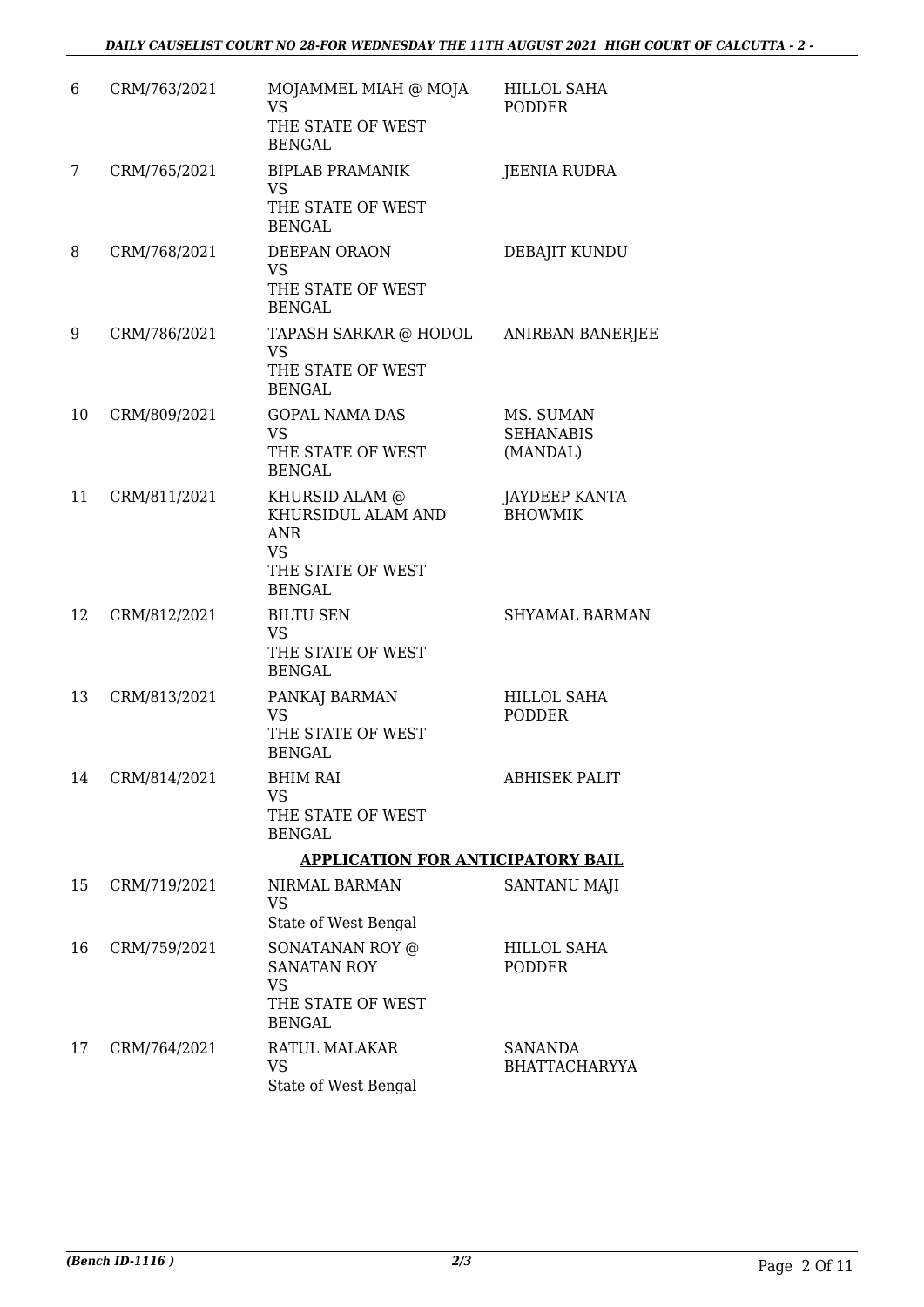| 18 | CRM/766/2021 | MODON DAS @ MADAN DAS<br><b>AND ANR</b><br>VS.<br>THE STATE OF WEST<br><b>BENGAL</b> | JAYDEEP KANTA<br><b>BHOWMIK</b>            |
|----|--------------|--------------------------------------------------------------------------------------|--------------------------------------------|
| 19 | CRM/780/2021 | HIRANMOY ROY @<br><b>HIRANMAY ROY</b><br>VS.<br>THE STATE OF WEST<br><b>BENGAL</b>   | ANIRBAN BANERJEE                           |
| 20 | CRM/785/2021 | BIKASH PRADHAN AND ANR<br>VS<br>State of West Bengal                                 | RANJIT SINGH                               |
| 21 | CRM/810/2021 | ABU CHHAYED @ TINKU @<br>ABU SAHED AND ORS<br>VS<br>THE STATE OF WEST<br>BENGAL      | <b>SUDIP GUHA</b>                          |
|    |              | <b>APPLICATION</b>                                                                   |                                            |
| 22 |              | IA NO. CRAN/1/2021 AMJAD KHAN AND ANR<br>Vs                                          | <b>BISWAJIT DAS</b><br><b>BISWAJIT DAS</b> |

THE STATE OF WEST

BENGAL

In CRM/437/2021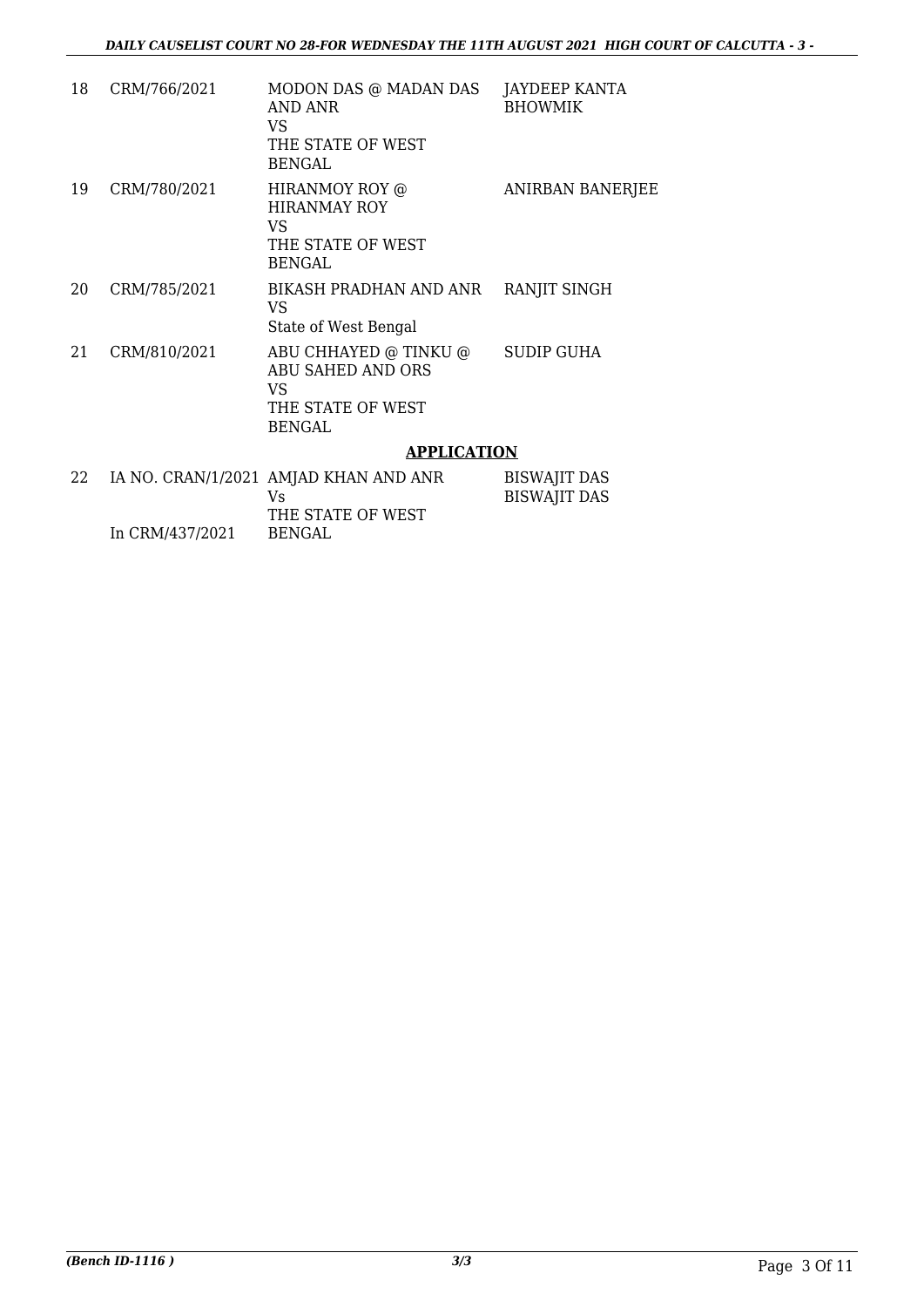

**DAILY CAUSELIST For Wednesday The 11th August 2021**

**COURT NO. 32**

**DIVISION BENCH (DB - IX)**

**AT 11:00 AM**

**HON'BLE JUSTICE ARIJIT BANERJEE HON'BLE JUSTICE SUVRA GHOSH**

**(VIA VIDEO CONFERENCE)**

**FROM PRINCIPAL BENCH**

#### **APPLICATION FOR ANTICIPATORY BAIL**

| $\mathbf{1}$ | CRM/625/2021 | JYOTI DAS AND ORS<br>VS.<br>THE STATE OF WEST<br><b>BENGAL</b>                                 | JAYDEEP KANTA<br><b>BHOWMIK</b> |
|--------------|--------------|------------------------------------------------------------------------------------------------|---------------------------------|
| 2            | CRM/717/2021 | <b>MANIK SEN</b><br><b>VS</b><br>THE STATE OF WEST<br>BENGAL                                   | MADHUSHRI DUTTA                 |
| 3            | CRM/737/2021 | <b>BISWAJIT BARMAN</b> @<br><b>GAYSHA AND ANR</b><br>VS.<br>THE STATE OF WEST<br><b>BENGAL</b> | <b>ARPITA SAHA</b>              |
| 4            | CRM/738/2021 | LAKHSMAN SARKAR @<br>LAKHAN SARKAR AND ANR<br>VS.<br>THE STATE OF WEST<br><b>BENGAL</b>        | DEBASISH<br><b>MUKHOPADHYAY</b> |
| 5            | CRM/742/2021 | HAMIDUL HAQUE @<br>HAMIDUL MIA AND ORS<br><b>VS</b><br>THE STATE OF WEST<br><b>BENGAL</b>      | <b>HILLOL SAHA</b><br>PODDER    |
| 6            | CRM/745/2021 | AMAL BARMAN AND ANR<br>VS.<br>THE STATE OF WEST<br><b>BENGAL</b>                               | <b>SUDIP GUHA</b>               |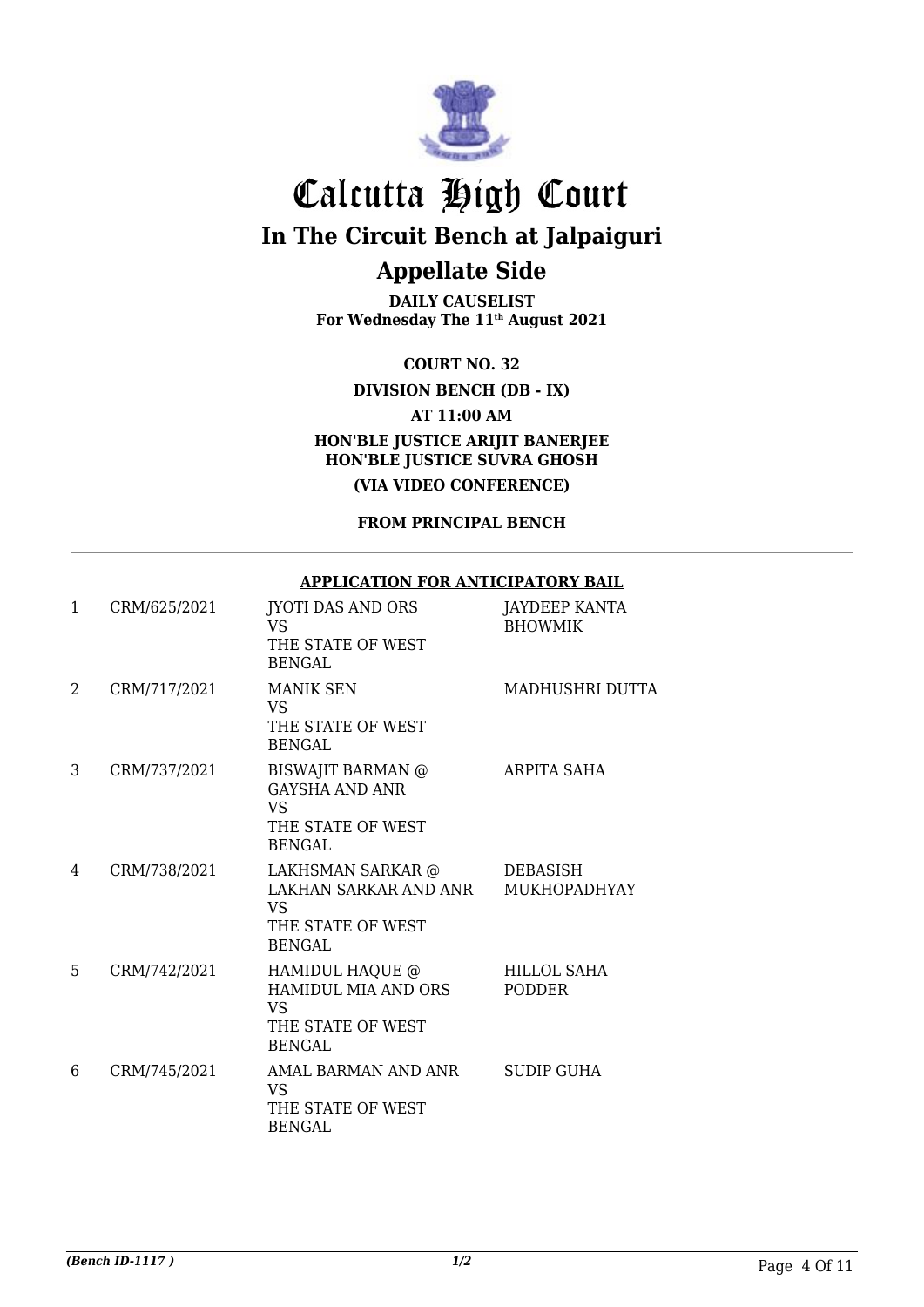#### *DAILY CAUSELIST COURT NO 32-FOR WEDNESDAY THE 11TH AUGUST 2021 HIGH COURT OF CALCUTTA - 2 -*

| 7  | CRM/777/2021 | <b>TARAK SAHA</b><br><b>VS</b><br>State of West Bengal                                    | <b>JEENIA RUDRA</b>                |
|----|--------------|-------------------------------------------------------------------------------------------|------------------------------------|
| 8  | CRM/783/2021 | RAGHUNATH BARMAN<br><b>VS</b><br>THE STATE OF WEST<br><b>BENGAL</b>                       | RATAN CHANDRA<br><b>ROY</b>        |
| 9  | CRM/784/2021 | ALAMIN HAQUE @<br><b>ALAMMIN</b><br>VS.<br>State of West Bengal                           | RATAN CHANDRA<br><b>ROY</b>        |
| 10 | CRM/787/2021 | MIJANUR HAQUE @ MIJA<br><b>AND ORS</b><br><b>VS</b><br>THE STATE OF WEST<br><b>BENGAL</b> | <b>SUDIP GUHA</b>                  |
| 11 | CRM/805/2021 | CHAPINA BIBI @ CHHAKINA<br><b>BIBI</b><br><b>VS</b><br>State of West Bengal               | <b>SUMAN SEHANABIS</b><br>(MANDAL) |
| 12 | CRM/806/2021 | LIPI BIBI AND ORS<br><b>VS</b><br>State of West Bengal                                    | <b>SUMAN SEHANABIS</b>             |
| 13 | CRM/818/2021 | <b>ANAWAR HOSSAIN</b><br><b>VS</b><br>State of West Bengal                                | MADHUSHRI DUTTA                    |
| 14 | CRM/825/2021 | MD EKRAMUL HAQUE<br><b>VS</b><br>State of West Bengal                                     | KAUSTUV SHOME                      |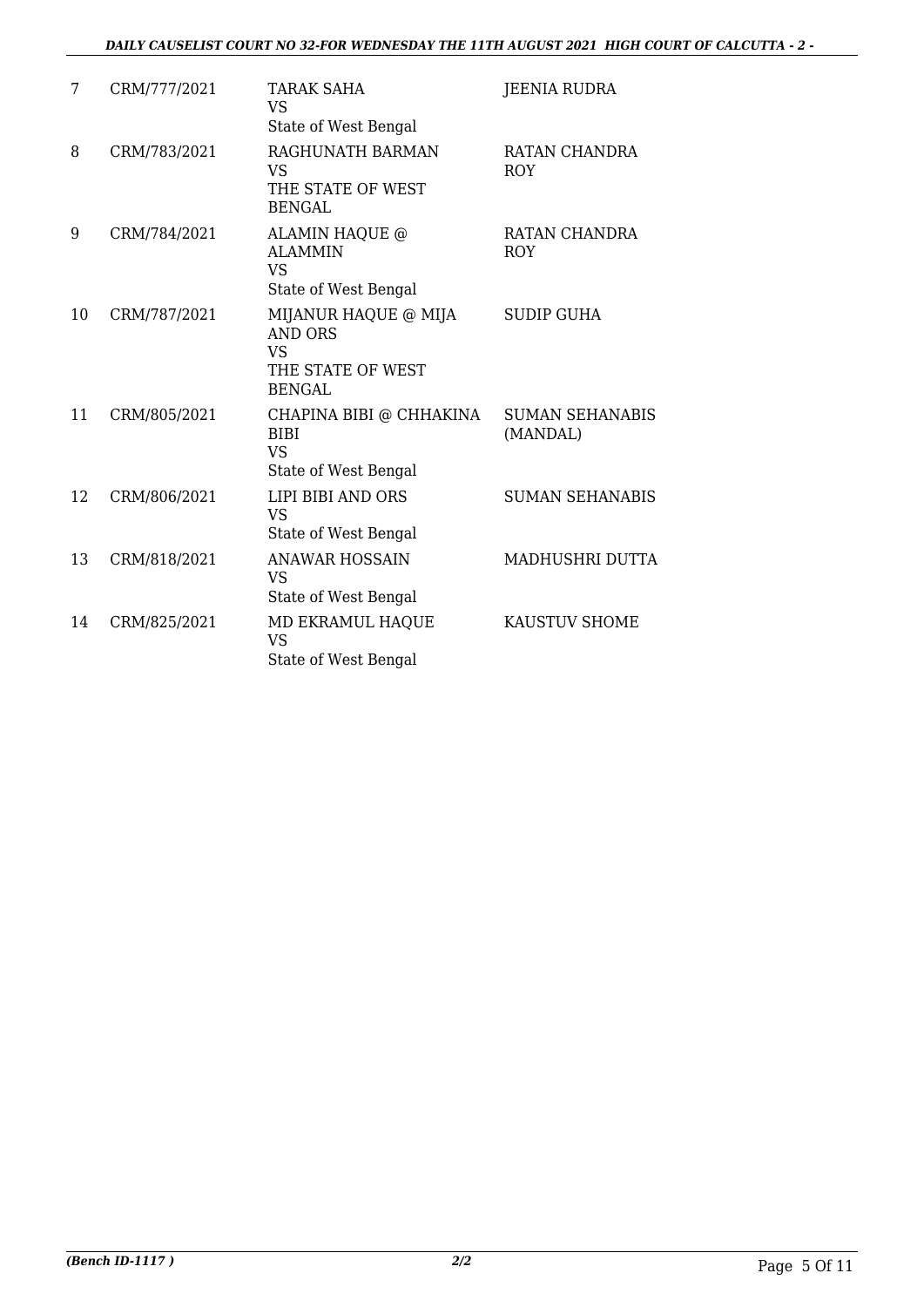

**DAILY CAUSELIST For Wednesday The 11th August 2021**

**COURT NO. 8 SINGLE BENCH (SB-II) AT 11:00 AM HON'BLE JUSTICE DEBANGSU BASAK (VIA VIDEO CONFERENCE)**

**FROM PRINCIPAL BENCH**

#### **MOTION**

| WPA/1058/2021 | ARIJIT SEN AND ORS<br>VS<br>STATE OF WEST BENGAL<br>AND ORS. | <b>BALARAM SARDAR</b> |
|---------------|--------------------------------------------------------------|-----------------------|
| WPA/1116/2021 | KOHINOOR TEA COMPANY<br>LIMITED AND ORS<br>VS                | DEBORSHI DHAR         |
|               | THE STATE OF WEST                                            |                       |
|               | <b>BENGAL AND ORS</b>                                        |                       |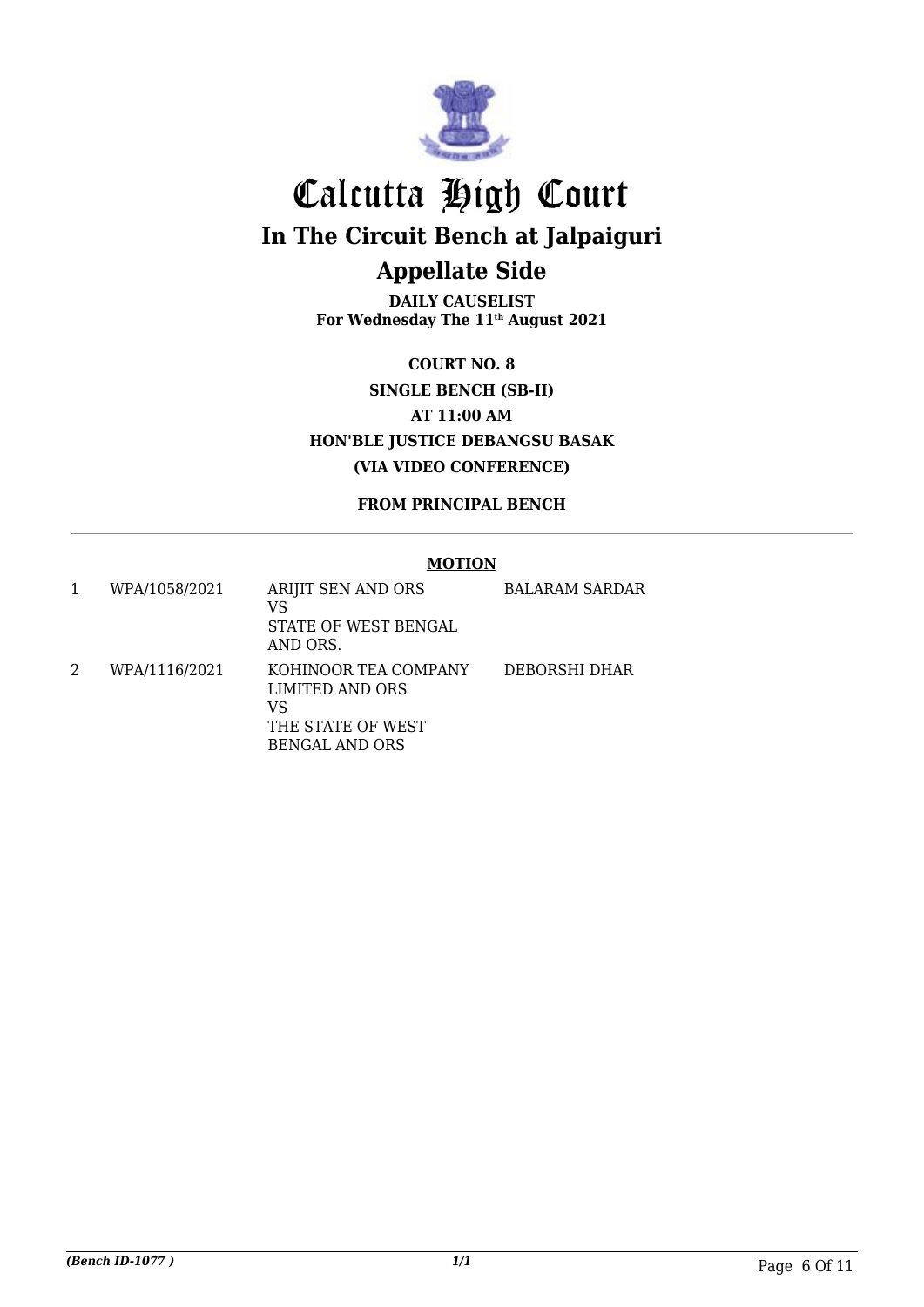

**DAILY CAUSELIST For Wednesday The 11th August 2021**

**COURT NO. 7**

**SINGLE BENCH (SB-IV)**

**AT 11:00 AM**

**HON'BLE JUSTICE SABYASACHI BHATTACHARYYA (VIA VIDEO CONFERENCE)**

**FROM PRINCIPAL BENCH**

#### **CIRCUIT BENCH MATTERS WILL BE TAKEN UP FIRST, THEN CALCUTTA HIGH COURT, APPELLATE SIDE MATTERS WILL BE TAKEN UP**

#### **CIVIL MOTION**

|    | CO/64/2021   | MITALI ROY GUHA<br>VS<br>MIHIR GUHA AND ORS          | <b>DEBORSHI DHAR</b>                  |
|----|--------------|------------------------------------------------------|---------------------------------------|
|    |              | <b>WRIT CONTEMPT APPLICATION</b>                     |                                       |
| 2  | CPAN/6/2020  | <b>SUBHRA SOM</b><br>VS<br>DR. SAUMITRA MOHAN        | <b>AJAY KUMAR</b><br><b>SINGHANIA</b> |
| in | WPA/342/2019 | SUBHRA SOM<br>VS<br>STATE OF WEST BENGAL<br>AND ORS. | AJOY KUMAR<br><b>SINHANIA</b>         |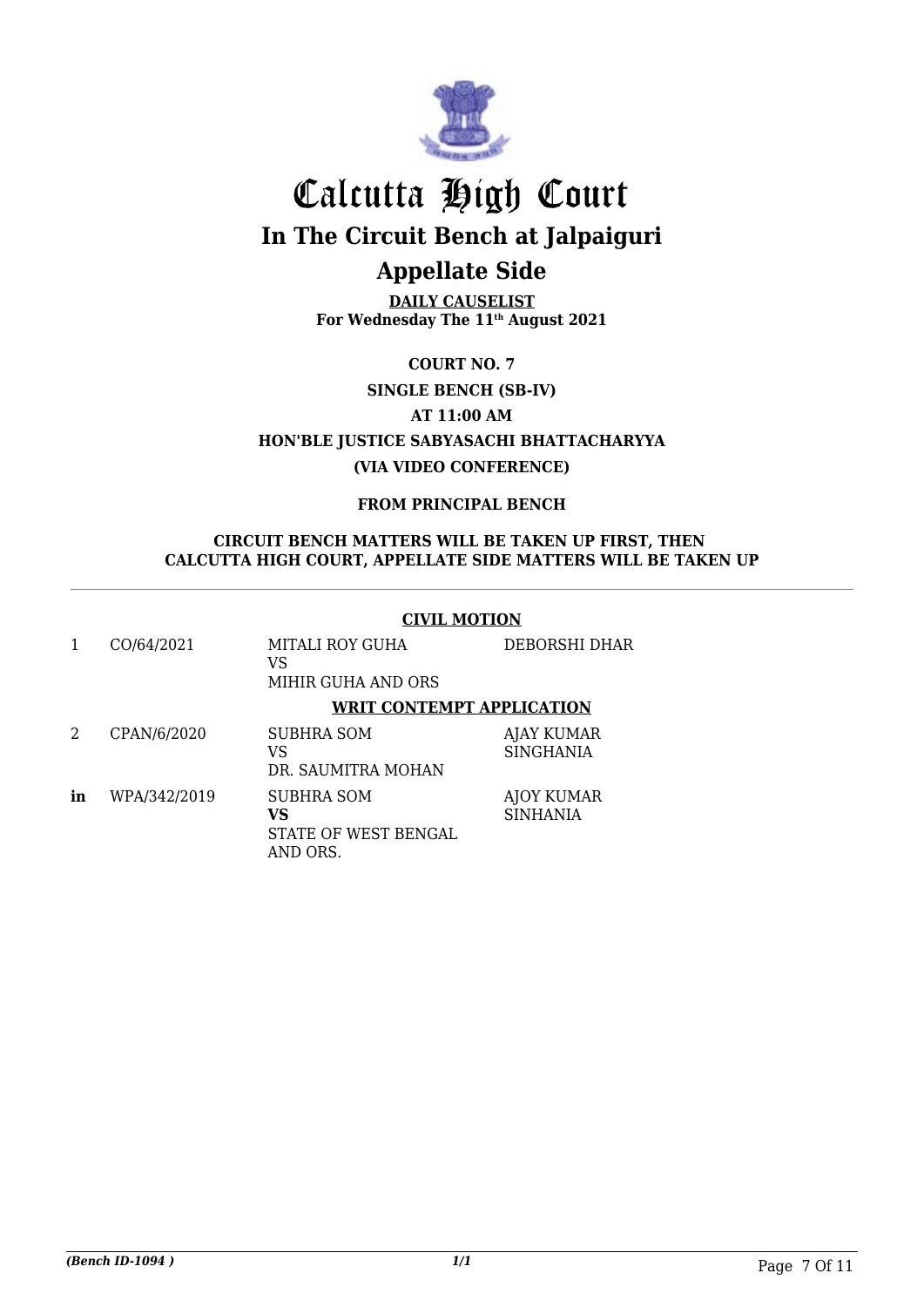

**DAILY CAUSELIST For Wednesday The 11th August 2021**

**COURT NO. 19 SINGLE BENCH (SB-VIII) AT 11:00 AM HON'BLE JUSTICE SHAMPA SARKAR (VIA VIDEO CONFERENCE)**

**FROM PRINCIPAL BENCH**

#### **MOTION**

|   | WPA/1118/2021 | PINTU GHOSH<br>VS<br>THE STATE OF WEST<br><b>BENGAL AND ORS</b>              | NIBEDITA BARUI        |
|---|---------------|------------------------------------------------------------------------------|-----------------------|
| 2 | WPA/1155/2021 | SAHIR UDDIN MIAH AND<br><b>ORS</b><br>VS<br>STATE OF WEST BENGAL<br>AND ORS. | <b>FIROZE HOSSAIN</b> |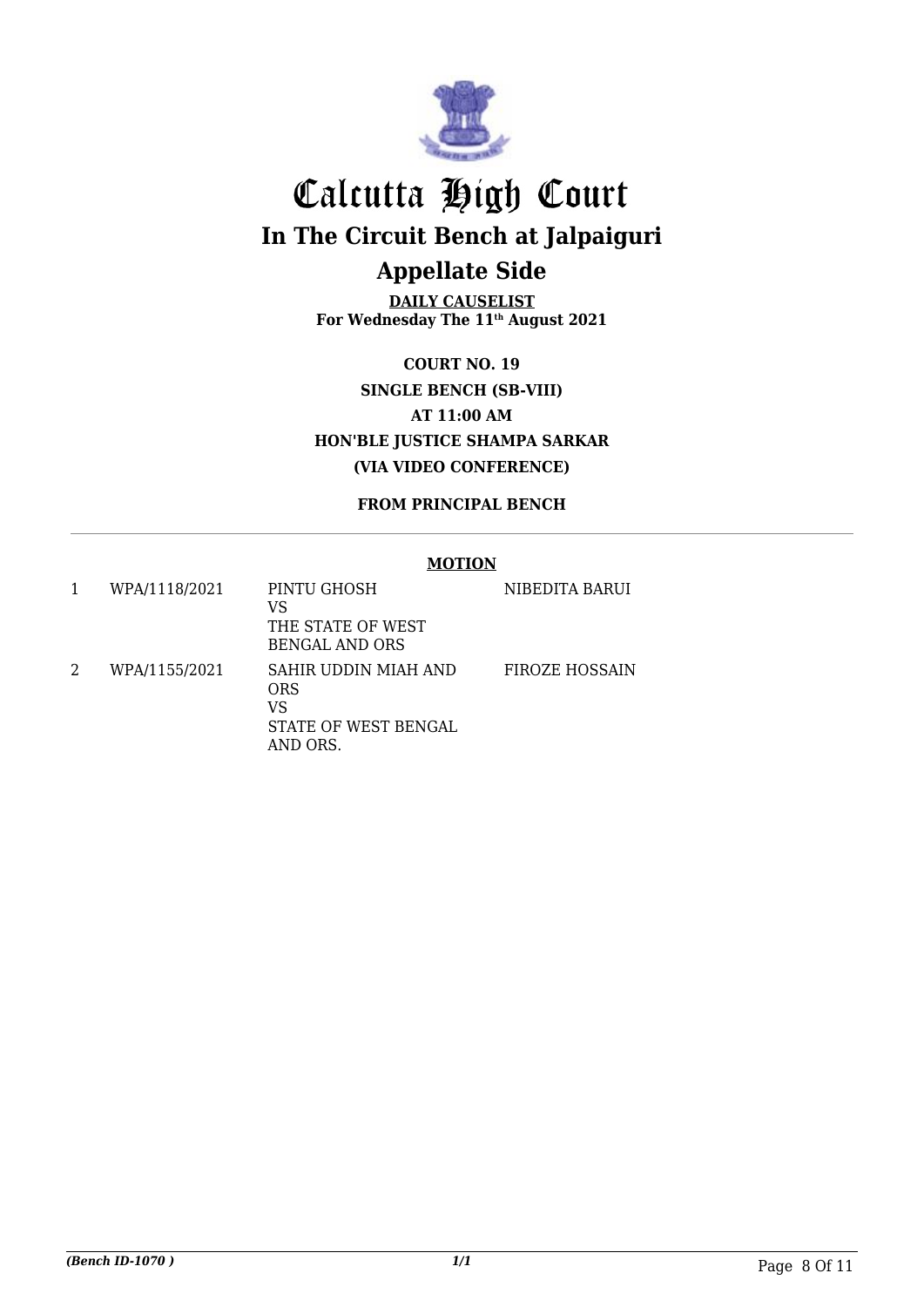

**DAILY CAUSELIST For Wednesday The 11th August 2021**

**COURT NO. 10 SINGLE BENCH (SB - IX) AT 11:00 AM HON'BLE JUSTICE RAVI KRISHAN KAPUR (VIA VIDEO CONFERENCE)**

**FROM PRINCIPAL BENCH**

#### **MOTION**

1 WPA/1092/2021 SMT MAMATA

SARKAR(BHADURI) AND ANR VS Union of India AND ORS

TANMOY KAR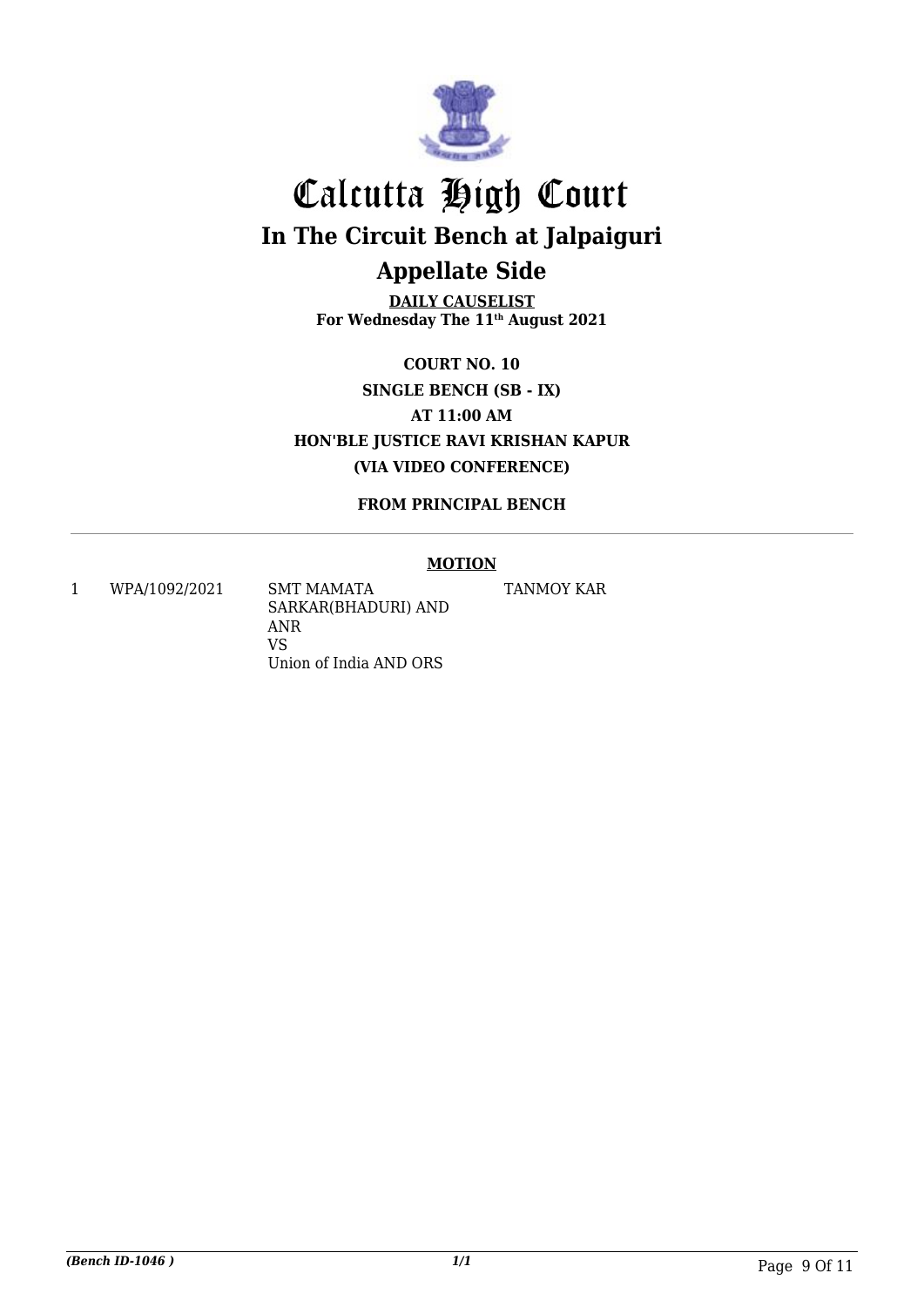

**DAILY CAUSELIST For Wednesday The 11th August 2021**

**COURT NO. 2 SINGLE BENCH (SB- XIV) AT 11:00 AM HON'BLE JUSTICE MD. NIZAMUDDIN (VIA VIDEO CONFERENCE)**

**FROM PRINCIPAL BENCH**

#### **MOTION**

1 WPA/1128/2021 CHANDAN CHATTERJEE VS Union of India AND ORS

PROTYUSH **CHATTERJEE**